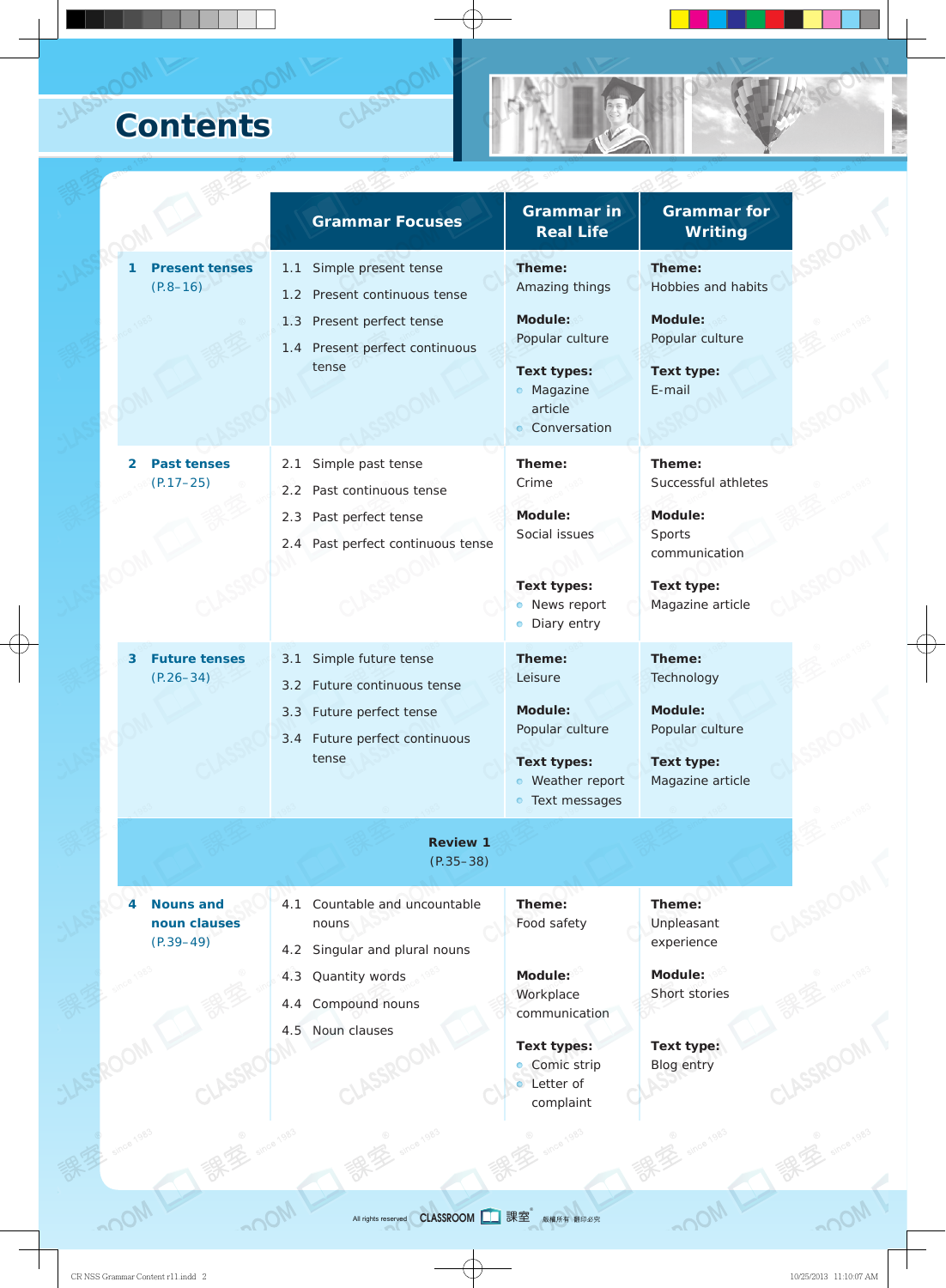|                                                          | <b>Grammar Focuses</b>                                                                    | <b>Grammar in</b><br><b>Real Life</b>                               | <b>Grammar</b> for<br><b>Writing</b>       |
|----------------------------------------------------------|-------------------------------------------------------------------------------------------|---------------------------------------------------------------------|--------------------------------------------|
| <b>Articles and</b><br>5<br>demonstrative<br>determiners | A, an, the<br>5.1<br>5.2 Zero article                                                     | Theme:<br>Travelling                                                | Theme:<br>Careers                          |
| $(P.50 - 59)$                                            | This, that, these, those<br>5.3                                                           | <b>Module:</b><br>Workplace<br>communication                        | Module:<br>Workplace<br>communication      |
|                                                          |                                                                                           | <b>Text types:</b><br><b>•</b> Brochure<br>• Letter of<br>complaint | Text type:<br>Letter of job<br>application |
| <b>Quantifiers</b><br>6<br>$(P.60 - 71)$                 | Some / some of, any / any<br>6.1<br>of, no, none / none of                                | Theme:<br>Consumer rights                                           | Theme:<br>The world of sports              |
|                                                          | 6.2 Many, much, a lot of, plenty<br>of, a little / little, a few / few,<br>most / most of | Module:<br>Social issues                                            | Module:<br>Sports<br>communication         |
|                                                          | 6.3 Every / every one of, each /<br>each of, all / all of                                 | <b>Text types:</b>                                                  | Text type:                                 |
|                                                          | 6.4 Both / both of, neither /<br>neither of, either / either of                           | • News report<br>Fact sheet<br>$\bullet$                            | Encyclopedia entry                         |
| <b>Pronouns</b><br>7<br>$(P.72 - 81)$                    | Personal pronouns<br>7.1<br>Possessive adjectives,<br>7.2                                 | Theme:<br>Volunteering                                              | Theme:<br>Poverty                          |
|                                                          | possessive pronouns<br>7.3 Reflexive pronouns                                             | Module:<br>Social issues                                            | Module:<br>Social issues                   |
|                                                          | 7.4 Indefinite pronouns                                                                   | <b>Text types:</b><br>• Conversation                                | <b>Text types:</b><br>• Film review        |
|                                                          |                                                                                           | · Magazine<br>article                                               | • Commentary                               |
|                                                          | <b>Review 2</b><br>$(P.82 - 85)$                                                          |                                                                     |                                            |
| <b>Agreement</b><br>8<br>$(P.86 - 94)$                   | Singular verbs<br>8.1<br>8.2 Plural verbs                                                 | Theme:<br>Sports equipment                                          | Theme:<br>Study programme                  |
|                                                          | Either singular or plural<br>8.3                                                          | Module:                                                             |                                            |
|                                                          | verbs                                                                                     | Sports                                                              | Module:<br>Workplace                       |
|                                                          |                                                                                           | communication                                                       | communication                              |
|                                                          |                                                                                           | <b>Text types:</b>                                                  | <b>Text types:</b>                         |
|                                                          |                                                                                           | Letter of advice<br>Magazine<br>۰                                   | Poster<br>$\bullet$<br><b>O</b> Letter of  |
|                                                          |                                                                                           | article                                                             | sponsorship                                |

CLASSR

CLASSR

GO R.C

绿

K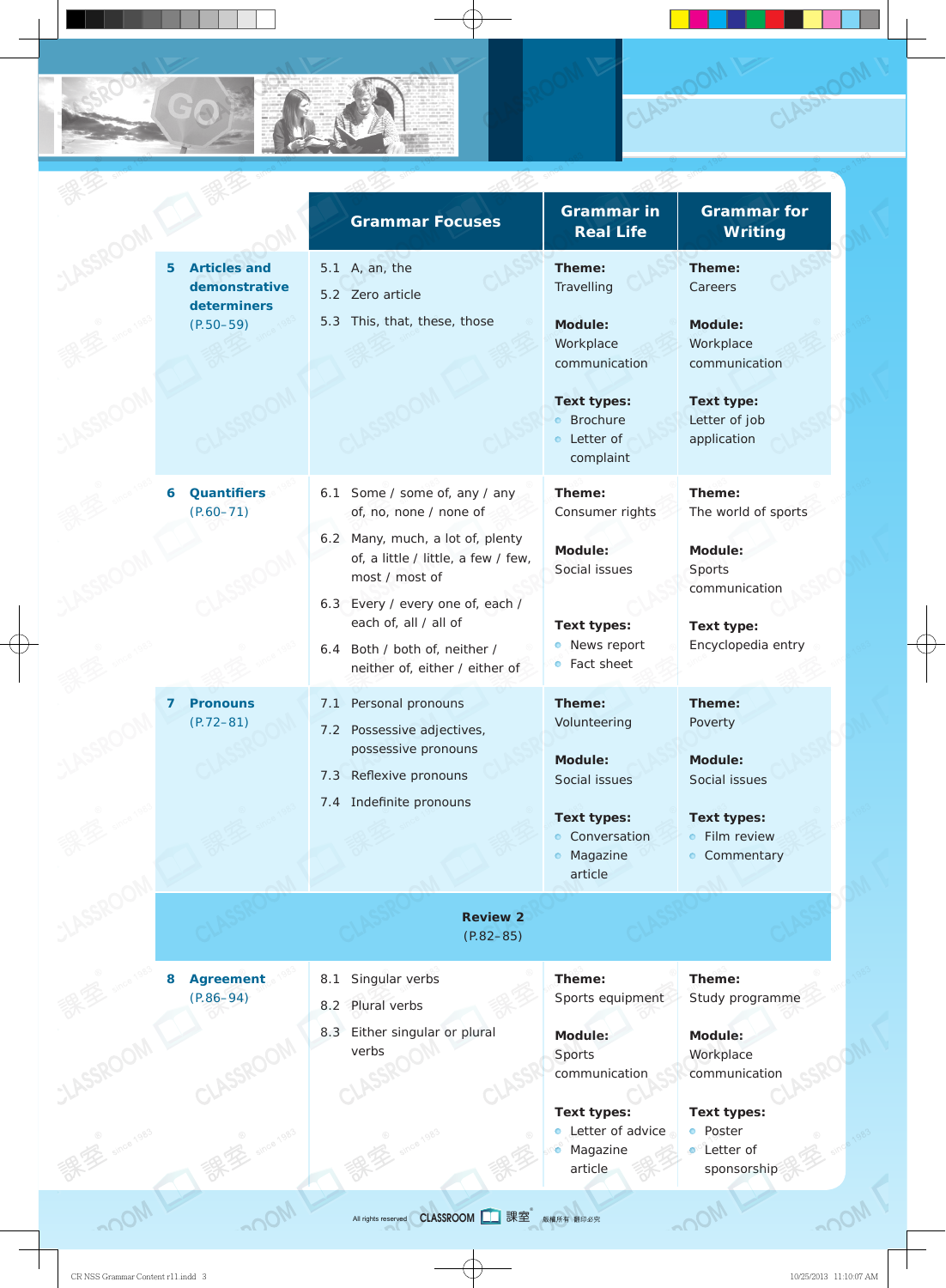|    |                                                                  | <b>Grammar Focuses</b>                                                                                  | <b>Grammar in</b><br><b>Real Life</b>                     | <b>Grammar</b> for<br><b>Writing</b>  |
|----|------------------------------------------------------------------|---------------------------------------------------------------------------------------------------------|-----------------------------------------------------------|---------------------------------------|
| 9  | <b>Transitive and</b><br>intransitive<br>verbs<br>$(P.95 - 106)$ | Transitive verbs<br>9.1<br>Ditransitive verbs<br>9.2<br>Intransitive verbs<br>9.3                       | Theme:<br>Getting along<br>with others                    | Theme:<br>Environmental<br>protection |
|    |                                                                  | 9.4 Verbs that are both transitive<br>and intransitive                                                  | Module:<br>Debating                                       | Module:<br>Social issues              |
|    |                                                                  | Complex transitive verbs<br>9.5                                                                         | <b>Text types:</b><br>$\bullet$ E-mail<br>• Debate speech | Text type:<br>Letter to the editor    |
| 10 | <b>Modal verbs</b><br>$(P.107 - 116)$                            | Characteristics of modal<br>10.1<br>verbs                                                               | Theme:<br>Health and fitness                              | Theme:<br>Careers                     |
|    |                                                                  | 10.2 Asking for and giving<br>permission<br>Making requests<br>10.3                                     | Module:<br>Popular culture                                | Module:<br>Workplace<br>communication |
|    |                                                                  | 10.4 Giving advice and<br>expressing obligation<br>10.5 Expressing ability<br>10.6 Expressing certainty | <b>Text types:</b><br>· FAQs<br>• Diary entry             | Text type:<br>Magazine article        |
| 11 | <b>Phrasal verbs</b><br>and idioms                               | 11.1 Transitive and intransitive<br>phrasal verbs                                                       | Theme:<br>Discrimination                                  | Theme:<br>Animal protection           |
|    | $(P.117 - 126)$                                                  | 11.2 Separable and inseparable<br>phrasal verbs<br>11.3 Three-part phrasal verbs                        | Module:<br>Workplace<br>communication                     | Module:<br>Social issues              |
|    |                                                                  | 11.4 Idioms                                                                                             | <b>Text types:</b><br>• Cartoon<br>• Feature article      | Text type:<br>News article            |
| 12 | <b>Gerunds and</b><br><b>infinitives</b>                         | Gerunds<br>12.1                                                                                         | Theme:<br>Work and study                                  | Theme:<br>Careers                     |
|    | $(P.127 - 137)$                                                  | 12.2 To-infinitives<br>Either gerunds or<br>12.3<br>to-infinitives                                      | Module:<br>Workplace                                      | Module:<br>Workplace                  |
|    |                                                                  | 12.4 Using gerunds in special<br>patterns                                                               | communication<br><b>Text types:</b>                       | communication<br>Text type:           |
|    |                                                                  | Using to-infinitives in<br>12.5<br>special patterns<br>Bare infinitives<br>12.6                         | • Magazine<br>article<br>• Letter of job                  | Diary entry                           |
|    |                                                                  |                                                                                                         | application                                               |                                       |

 $\text{CylM}^{\text{CylM}}$  all rights reserved  $\text{CLASSRoom}$  on order that  $\text{CIASSROOM}$  with  $\text{CIASSROOM}$  with  $\text{CIASSROOM}$  with  $\text{CIASSROOM}$  with  $\text{CIASSROOM}$  with  $\text{CIASSROOM}$  with  $\text{CIASSROOM}$  with  $\text{CIASSROOM}$  with  $\text{CIASSROOM}$  wi All rights reserved **CLASSROOM** 課室 版權所有 翻印必究

 **पुरु** 

(P.138–140)

X

工業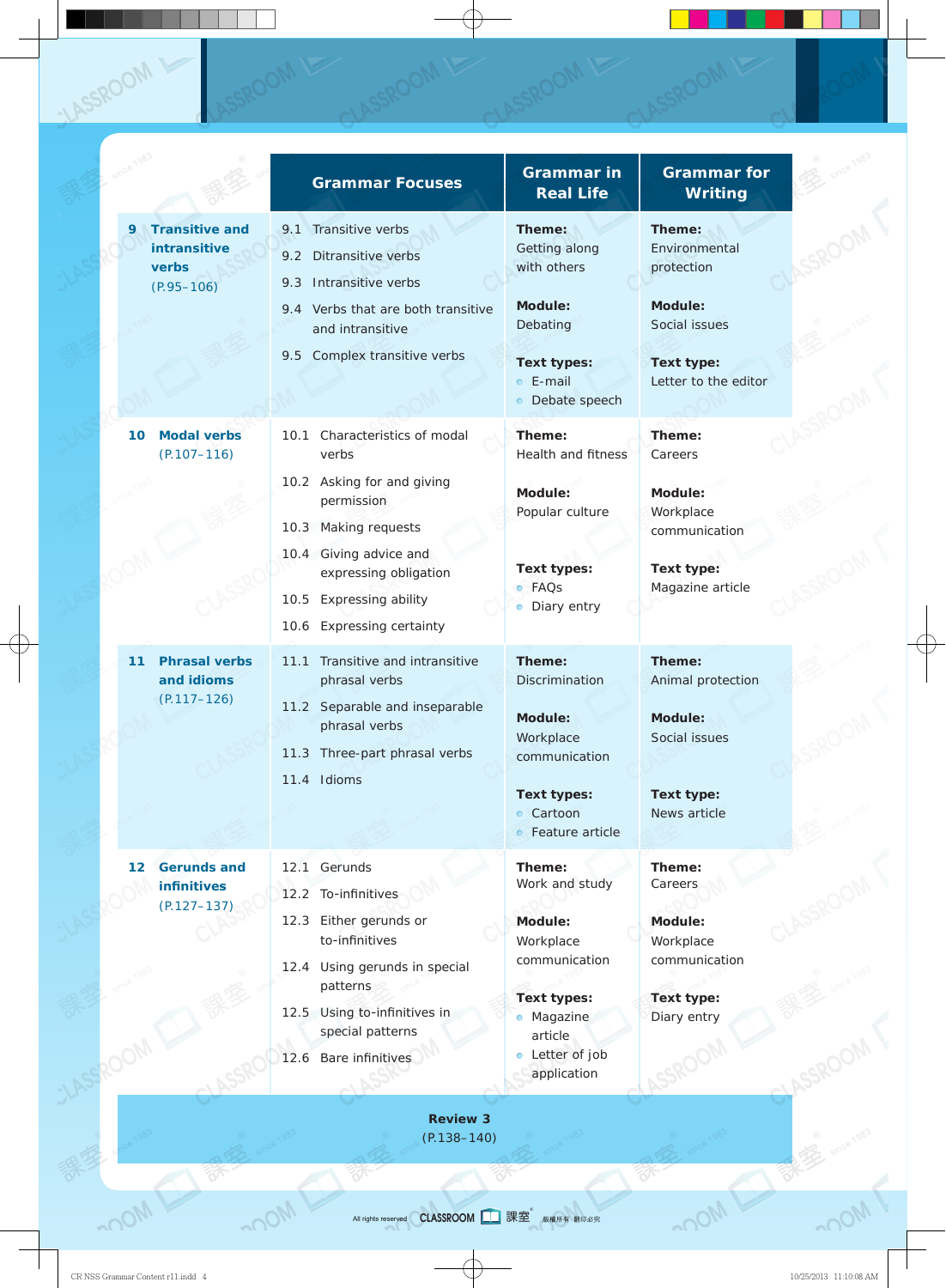|                 |                                               | <b>Grammar Focuses</b>                                                                                                                                                                                                | <b>Grammar in</b><br><b>Real Life</b>                                                                      | <b>Grammar</b> for<br><b>Writing</b>                                                          |
|-----------------|-----------------------------------------------|-----------------------------------------------------------------------------------------------------------------------------------------------------------------------------------------------------------------------|------------------------------------------------------------------------------------------------------------|-----------------------------------------------------------------------------------------------|
| 13              | <b>Adjectives</b><br>$(P.141 - 150)$          | 13.1 Functions of adjectives<br>13.2 Order of adjectives<br>13.3 '-ing' adjectives and '-ed'<br>adjectives<br>13.4 Comparative and<br>superlative adjectives<br>Making comparisons<br>13.5<br>13.6 Adjective patterns | Theme:<br>Film<br>Module:<br>Popular culture<br><b>Text types:</b><br>• Film review<br>• Conversation      | Theme:<br>Health and fitness<br>Module:<br>Popular culture<br>Text type:<br>Article           |
| 14              | <b>Adverbs</b><br>$(P.151 - 160)$             | 14.1 Adverbs of time<br>14.2 Adverbs of frequency<br>14.3 Adverbs of manner<br>14.4 Adverbs of degree                                                                                                                 | Theme:<br>Teenage problems<br>Module:<br>Popular culture<br>Text types:<br>• Blog entry<br>• Report        | Theme:<br>Study pressure<br>Module:<br>Drama<br>Text type:<br>Drama script                    |
| 15 <sub>1</sub> | <b>Prepositions</b><br>$(P.161 - 170)$        | Prepositions of time<br>15.1<br>15.2 Prepositions of place<br>15.3 Prepositions of movement                                                                                                                           | Theme:<br>Film<br>Module:<br>Popular culture<br><b>Text types:</b><br>Radio interview<br>$\bullet$ Leaflet | Theme:<br>Nature preservation<br>Module:<br>Social issues<br>Text type:<br>Article            |
| 16              | <b>Relative</b><br>clauses<br>$(P.171 - 180)$ | Relative pronouns<br>16.1<br>16.2 Defining relative clauses<br>Non-defining relative<br>16.3<br>clauses<br>16.4 Prepositions before relative<br>pronouns<br>16.5 Reduced relative clauses                             | Theme:<br>Technology<br>Module:<br>Popular culture<br>Text type:<br>Product review                         | Theme:<br>Careers<br>Module:<br>Workplace<br>communication<br>Text type:<br>Job advertisement |

CLASSROOM

CLASSROOM

J<sub>an</sub>

SROOM

保安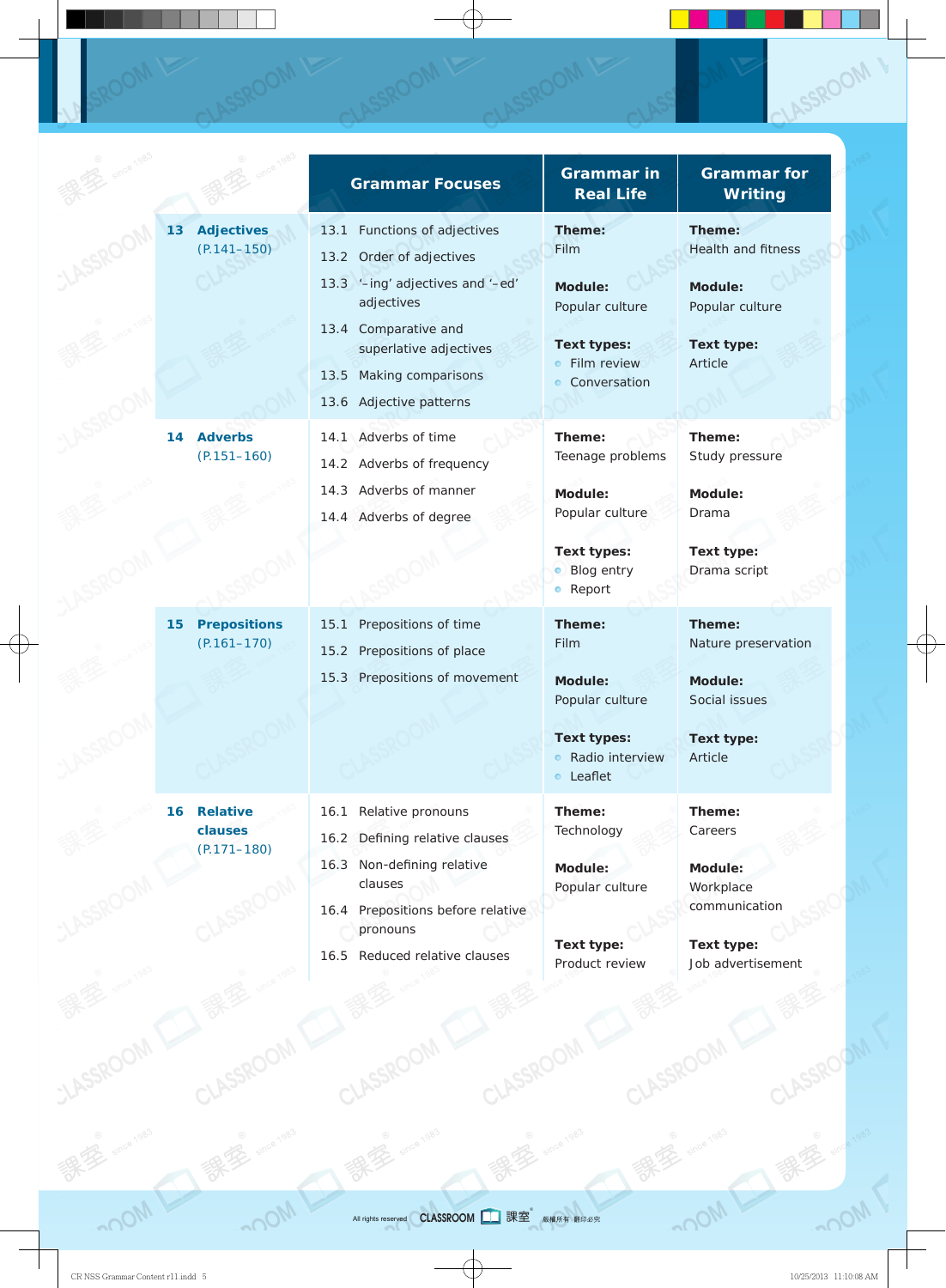|                 |                                              | <b>Grammar Focuses</b>                                                                                                                                    | <b>Grammar in</b><br><b>Real Life</b>                                       | <b>Grammar</b> for<br>Writing                             |
|-----------------|----------------------------------------------|-----------------------------------------------------------------------------------------------------------------------------------------------------------|-----------------------------------------------------------------------------|-----------------------------------------------------------|
| 17 <sub>2</sub> | <b>Participles</b><br>$(P.181 - 192)$        | 17.1 Participles as adjectives<br>17.2 Participle phrases:<br>replacing relative clauses<br>Participle phrases:<br>17.3<br>showing sequences of<br>events | Theme:<br>Entertainment<br>Module:<br>Popular culture<br><b>Text types:</b> | Theme:<br>Crime<br>Module:<br>Short stories<br>Text type: |
|                 |                                              | 17.4 Participle phrases:<br>showing cause and effect                                                                                                      | • Concert review<br>• Text messages                                         | Story                                                     |
|                 |                                              | <b>Review 4</b><br>$(P.193 - 196)$                                                                                                                        |                                                                             |                                                           |
| 18              | <b>Passive voice</b><br>$(P.197 - 205)$      | 18.1 Forms and functions<br>18.2 Passive voice and tenses                                                                                                 | Theme:<br>Environmental<br>protection                                       | Theme:<br>Tourism                                         |
|                 |                                              | 18.3 Passive voice and modal<br>verbs<br>18.4 Questions in the passive<br>voice                                                                           | Module:<br>Social issues                                                    | Module:<br>Social issues                                  |
|                 |                                              | 18.5 Sentence patterns in the<br>passive voice                                                                                                            | Text types:<br>· Radio interview<br>Magazine<br>۰<br>article                | Text type:<br>Report                                      |
| 19              | <b>Questions</b><br>$(P.206 - 215)$          | Open questions<br>19.1<br>19.2 Closed questions                                                                                                           | Theme:<br>Crime                                                             | Theme:<br>Careers                                         |
|                 |                                              | Question tags<br>19.3<br>Indirect questions<br>19.4                                                                                                       | Module:<br>Social issues                                                    | Module:<br>Workplace<br>communication                     |
|                 |                                              |                                                                                                                                                           | Text type:<br>News interview                                                | Text type:<br>Speech                                      |
| 20              | <b>Reported</b><br>speech<br>$(P.216 - 225)$ | Reporting statements<br>20.1<br>Reporting questions<br>20.2                                                                                               | Theme:<br><b>Business meeting</b>                                           | Theme:<br><b>Stress</b>                                   |
|                 |                                              | Reporting commands,<br>20.3<br>requests and advice                                                                                                        | Module:<br>Workplace<br>communication                                       | Module:<br>Workplace<br>communication                     |
|                 |                                              |                                                                                                                                                           | <b>Text types:</b><br><b>Minutes</b><br>$\bullet$<br>• Conversation         | Text types:<br>• Survey findings<br><b>Survey report</b>  |

LASSROOM

 $\text{CylM}^{\text{CylM}}$  all rights reserved  $\text{CLASSRoom}$  on order that  $\text{CIASSROOM}$  with  $\text{CIASSROOM}$  with  $\text{CIASSROOM}$  with  $\text{CIASSROOM}$  with  $\text{CIASSROOM}$  with  $\text{CIASSROOM}$  with  $\text{CIASSROOM}$  with  $\text{CIASSROOM}$  with  $\text{CIASSROOM}$  wi All rights reserved **CLASSROOM** 票室 版權所有 翻印必究

OS